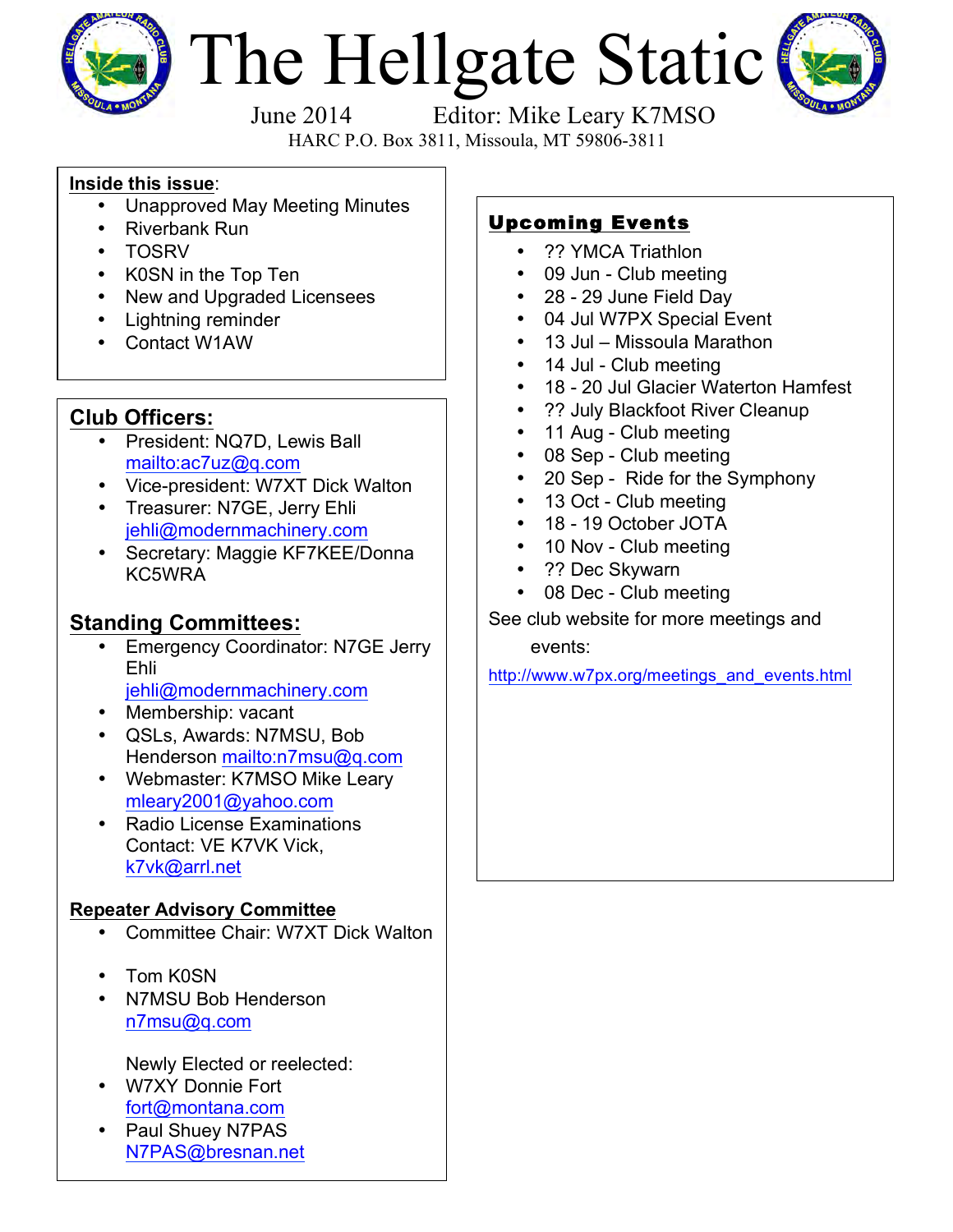Hellgate Amateur Radio Club Minutes May 12 2014 at Fire Station #4

Lewis Ball NQ7D called the meeting to order. The following were in attendance: Chris Holliday N7ANU, Wayne Weber KE7BPU, Lewis Ball NQ7D, Dean Pond N7DLP, Gary Watson N7DXT, Jerry Ehli N7GE, Sandra Pond KF7GZR, Jerri Shuey N7JGS, Maggie Lough KF7KEE, Karen Ivie KG7KPK, Kelly Foster K6LLY, Mike Leary, K7MSO, Frank Kisselbach W7PAQ, Paul Shuey N7PAS, Steve Schlang K7PX, Rich Kingdon K7QNZ, Eric Sedgwick NZ7S, Tom Hellem K0SN, Vick Applegate K7VK, Donna Pecastaing KC5WRA, Dick Walton W7XT, Bill Farrell W4YMA,

guests – Tim Marchant, Missouliams On Bicycles, Inc., Tim Phillips

Donna Pecastaing KC5WRA moved approval of Minutes from April 14 2014 Bill Farrell W4YMA 2<sup>nd</sup>. Passed.

Maggie Lough KF7KEE moved approval of the Treasurer's Report for April 2014. Paul Shuey N7PAS 2<sup>nd</sup>. Passed

Tim Marchant presented the information about TOSRV 2014 and gave a donation to the club. Bob Henderson N7MSU, who is event coordinator, has been called out of town. Mike Leary K7MSO agreed to be the alternate if Bob does not get back in time.

Jerry Ehli N7GE reported that the River Bank Run went smoothly, with 8 hams participating.

Lewis is looking for VEs for May 17 in Thompson Falls.

Net Control Operator Schedule – 5/14 Mike Leary K7MSO, 5/21 Bill Farrell W4YMA, 5/28 Bill Farrell W4YMA, 6/4 Donna Pecastaing K5WRA, 6/11 Paul Shuey N7PAS, 6/18 Jerri Shuey N7JGS

The current HARC brochure was passed out to members, for suggestions to improve it.

The following items were in a silent auction: Radio Shack HTX202, Dell Latitude Computer, MFJ CW Interface, MFJ Watt Meter

The following items are for sale: HF Mobile Antenna \$100, see Dick Walton. Palomar Amp 40 – 10 meter 300 watts \$300, see Eric Sedgwick

Dick Walton W7XT presented the Power Point Program on JT65 and variants.

Eric Sedgwick and Maggie Lough won the door prizes.

Paul Shuey N7PAS moved to adjourn. Donna Pecastaing KC5WRA 2<sup>nd</sup>. Passed.

**ARRL's Northwest Division website**

The ARRL NW Division website, http://www.nwarrl.wetnet.net/node/3, has Northwest amateur radio news, events and organizational information. Give it a look! - from K7VK Vick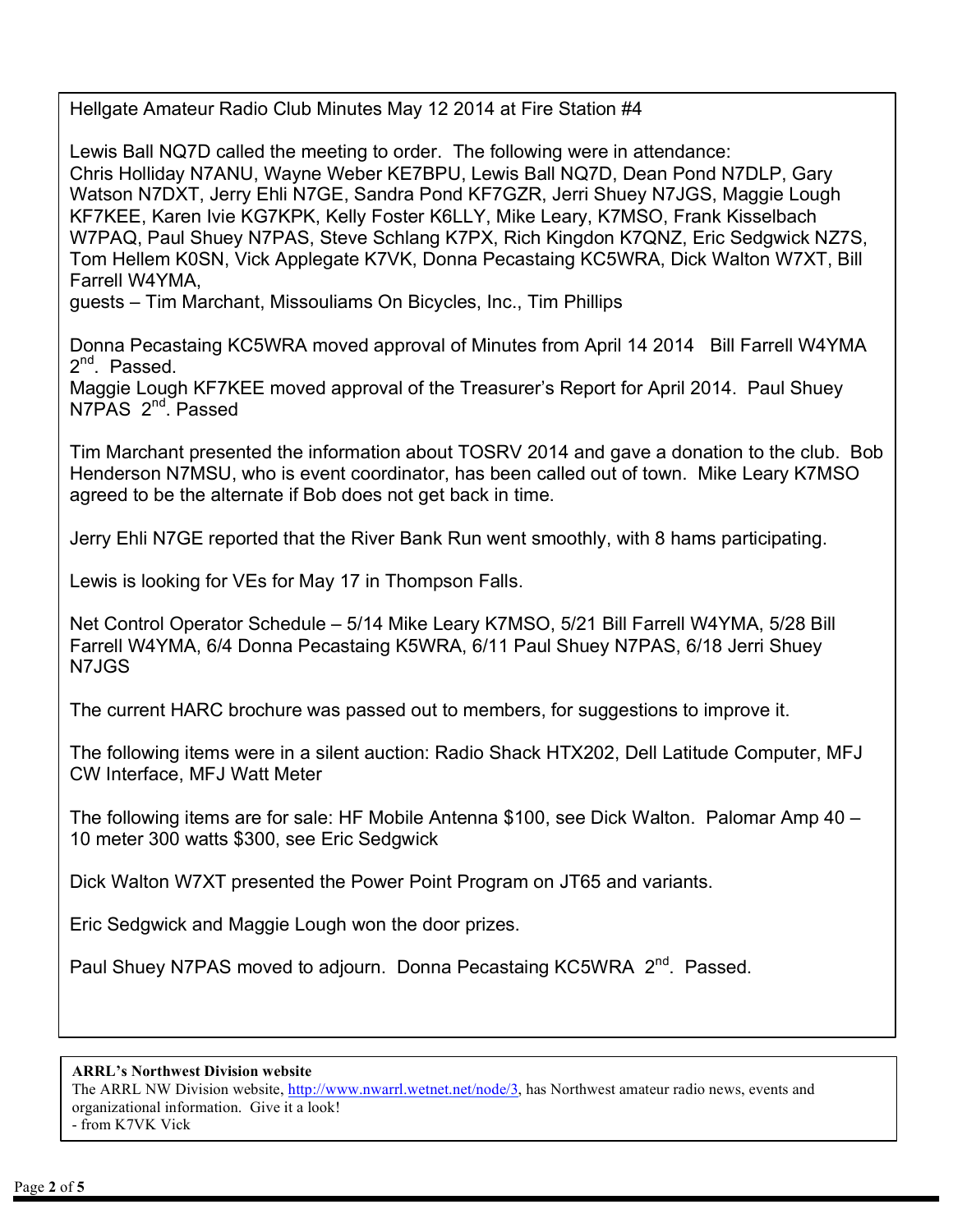### **YMCA Riverbank Run for 2014**

The YMCA requested HARC's help again this year with the Riverbank Run and eleven HARC members volunteered to help. Jerry N7GE and Mike K7MSO were up on top of the Wilma Building as net control while Bob K7BA, Donna KC5WRA, Maggie KF7KEE, Gary N7DXT, Lewis NQ7D, Eric NZ7S, Wyatt (NZ7S' harmonic), Dick W7XT and Rich K7QNZ where spread out along the three race courses throughout the eastern part of Missoula.

No medical emergencies or any other difficulties arose during this event and the weather, while sometimes cold and windy, did not rain and we actually got a little sunburned. This allowed us to focus on our different setups for our radio equipment and radio procedures, setting the stage for success in future races. Afterwards some of the HARC team ate at Tower Pizza to discuss how events played out and came up with new ideas for this race and others.





In yellow: Mike K7MSO and Jerry N7GE Jerry N7GE talks as net control on top of the Wilma



The view from on top of the Wilma did not disappoint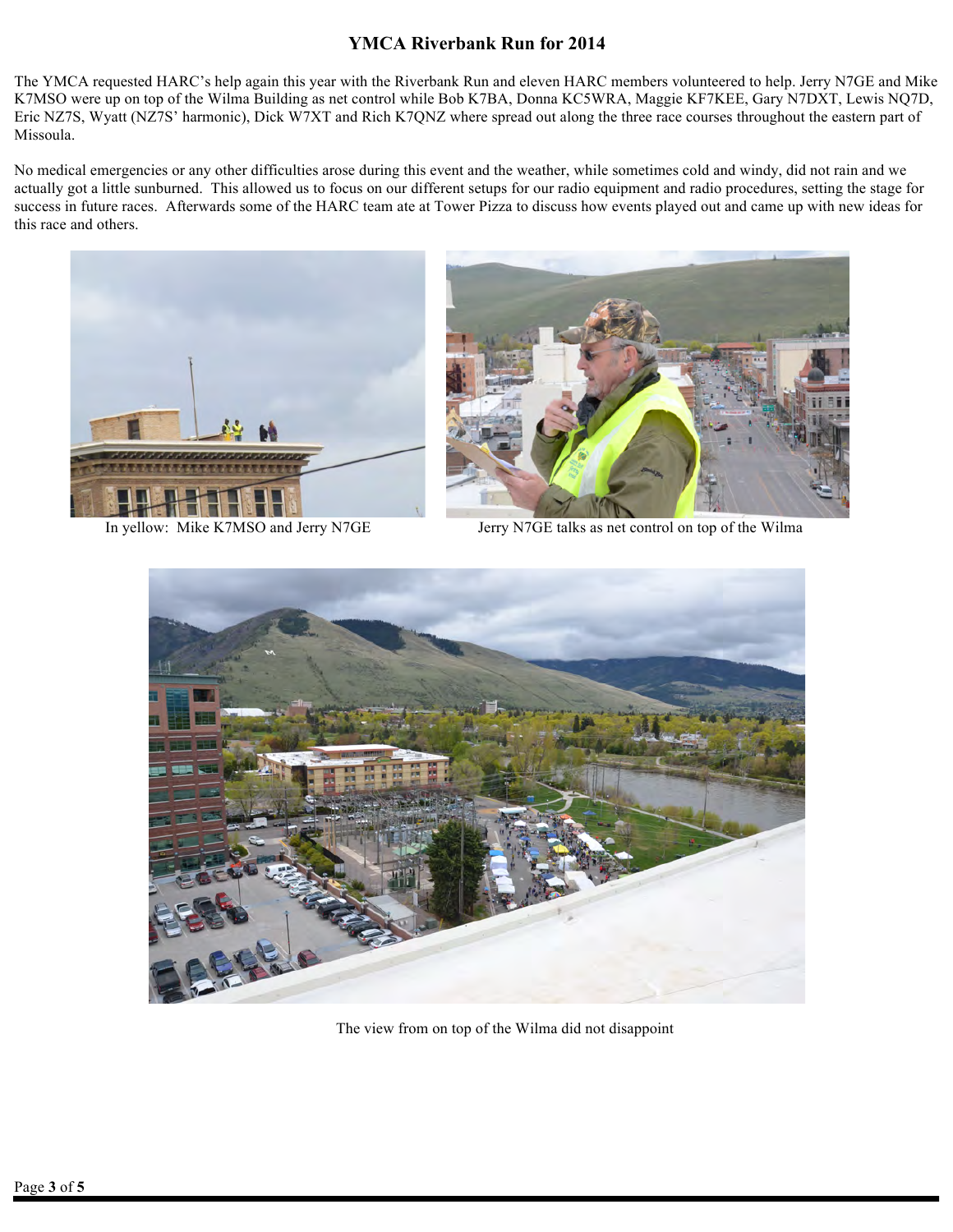## **2014 Tour of the Swan River Valley**

There were plenty of flat tires and some fast riders to keep HARC volunteers busy this past weekend as they helped out with the 2-day, 226-mile bicycle ride. Just after 7:00 a.m. we started up highway 200 to Clearwater, then past Seeley and up the beautiful Swan River Valley with the snowcapped Mission Mountains on our left and the Swan Range Mountains on our right. We then turned west and ended up in Big Fork in time to watch a gorgeous sunset from the east side of Flathead Lake.

This year we were spread out pretty thin and could have used a few more volunteers. At one point there were four ham cars spread out over 70 miles of the course! Lucky for us we had the Blanchard Mountain repeater on 146.80 providing excellent coverage all of the way until Conrad, and then simplex worked o.k. for the rest of the way into Big Fork.

On the second day we headed south along Flathead lake using simplex until around Polson, where we started using the Point Six repeater on 147.04. Again we could have used more volunteers since we had only Rich K7QNZ and Mike K7MSO for from Big Fork to Polson. We were very happy to hear Lewis NQ7D, Bill W4YMA and Donna KC5WRA as the bike ride proceeded along the dangerous parts of highway 93 through Ronan, Arlee and Evaro Hill.

Many thanks from the riders go to Dick W7XT, Rich K7QNZ, Lewis NQ7D, Bill W4YMA, Donna KC5WRA and Mike K7MSO.



The Abbey Carpet truck driver, Rick fixes a flat near Paws Up A moose keeps an eye on Mike K7MSO







Lots of snow is still in the mountains It will be a while before we can get to Point Six